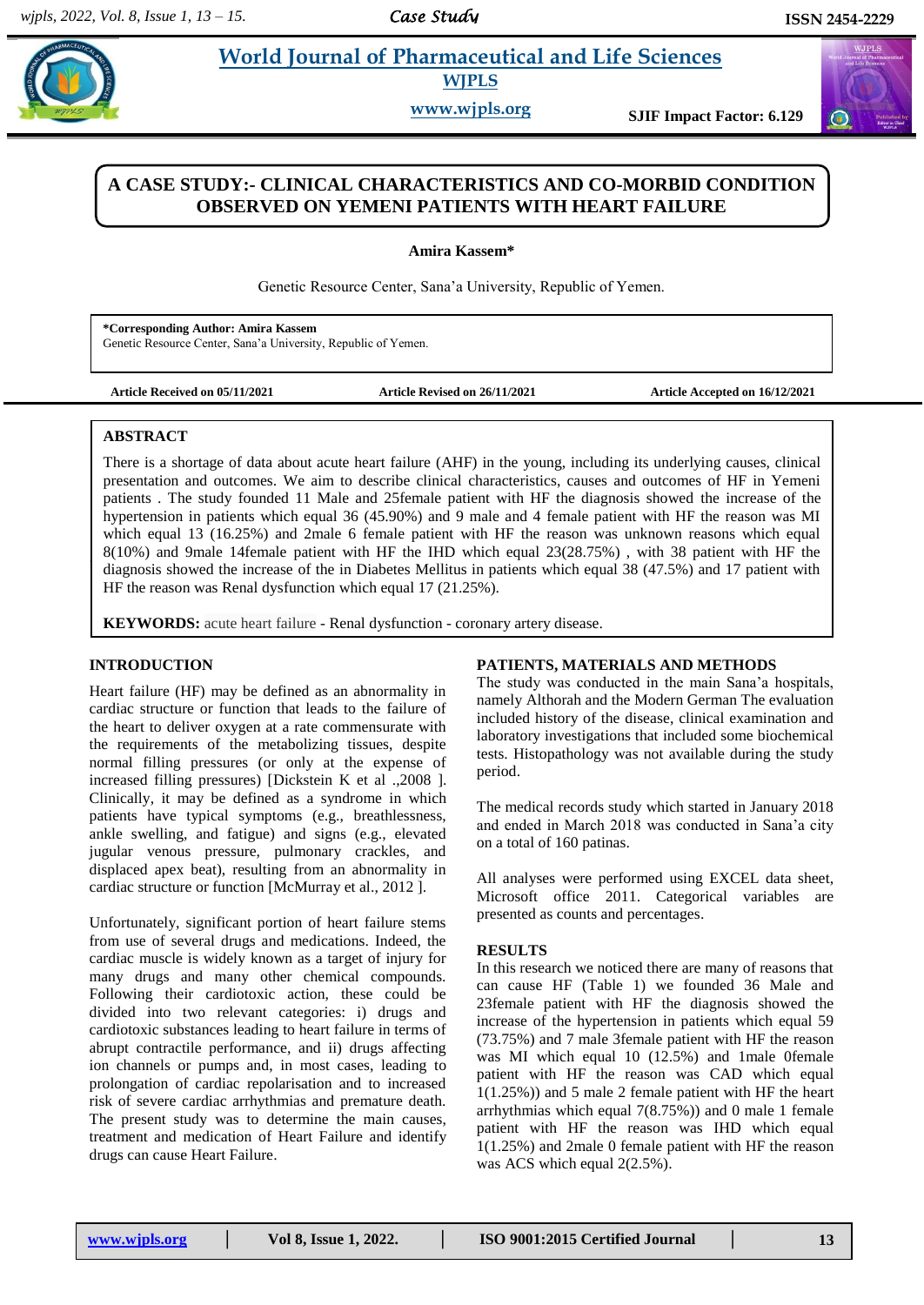| <b>Diagnosis</b>     | % Patients No<br>and | <b>Male</b> | Female                      |
|----------------------|----------------------|-------------|-----------------------------|
| Hypertension         | 59 (73.75%)          | 36          | 23                          |
| МI                   | 10 (12.5%)           |             |                             |
| <b>CAD</b>           | 1(1.25%)             |             |                             |
| heart<br>arrhythmias | 7(8.75%)             | 5           | $\mathcal{D}_{\mathcal{L}}$ |
| IHD                  | 1(1.25%)             |             |                             |
| ACS                  | $2(2.5\%)$           | 2           |                             |

**Table 1: Causes of heart failure patient in Athorah Hospital.**

Table 2 showed the Co-morbid condition observed in HF. we founded 38 patient with HF the diagnosis showed the increase of the in Diabetes Mellitus in patients which equal 38 (47.5%) and 17 patient with HF the reason was Renal dysfunction which equal 17 (21.25%) and 11 patient with HF the reason was BP which equal 11(13.75%) and 10 patient with HF the Respiratory comorbidities which equal10(12.5%) and 3 patient with HF the reason was Chest pain and dizziness which equal 2(2.76%) and 1 patient with HF the reason was no which equal 2(2.5%).

**Tabie 2: Co-morbid condition observed in patients with HF in Athorah Hospital.**

| <b>Disease</b>            | <b>Numbers</b> | Percentage |
|---------------------------|----------------|------------|
| Diabetes Mellitus         | 38             | 47.5%      |
| Renal dysfunction         | 17             | 21.25%     |
| <b>Blood</b> pressure     | 12             | 15 %       |
| Respiratory comorbidities | 10             | 12.5       |
| Chest pain and dizziness  | 3              | 2.76       |
| Total                     | ସା             | 100        |

In the study Modern German Hospital patients are summarized in Table 3 .we founded 11 Male and 25female patient with HF the diagnosis showed the increase of the hypertension in patients which equal 36 (45.90%) and 9 male and 4 female patient with HF the reason was MI which equal 13 (16.25%) and 2male 6 female patient with HF the reason was Unknown reasons which equal 8(10%) and 9male 14female patient with HF the IHD which equal 23(28.75%).

**Table 3: causes of heart failure in Modern German Hospital.**

| <b>Diagnosis</b>   | % Patients No<br>and | <b>Male</b> | Female |
|--------------------|----------------------|-------------|--------|
| Hypertension       | 36 (45.90%)          | 11          | 25     |
| MI                 | 13 (16.25%)          |             |        |
| Unknown<br>reasons | $8(10\%)$            | 2           | 6      |
| IHD                | 23(28.75%)           |             |        |

There were co-morbid conditions as showed in table (4) of the study the diagnosis showed the increase of the Diabetes mellitus in patients which equal 29 (36.25%) and 13 patients with HF the reason was renal dysfunction

which equal 13(16.25%) 19 patients with HF the reason was Blood pressure which equal 19(23.75%) 17 patients with HF the Respiratory comorbidities which equal 17(21.25%) and 2 patients with HF the arthritis which equal 2(2.5%).

| Table 4: Co-morbid condition observed in patients |  |  |
|---------------------------------------------------|--|--|
| with HF failure in Modern German Hospital.        |  |  |

| <b>Disease</b>            | <b>Numbers</b> | Percentage |
|---------------------------|----------------|------------|
| Diabetes mellitus         | 29             | 36.25%     |
| Renal dysfunction         | 13             | 16.25%     |
| <b>Blood</b> pressure     | 19             | 23.75 %    |
| Respiratory comorbidities | 17             | 21.25%     |
| Arthritis                 |                | 2.5%       |
| Total                     |                | 100        |

### **DISSCUATION**

Heart failure (HF) is well known in the Western world to cause high morbidity and mortality [Dickstein K et al., 2008]. Cardiovascular diseases, in particular heart failure, are on the top as a cause of mortality worldwide, including medium and low income countries [Mathers CD & Loncar D, 2006]

In this study Diabetes mellitus (DM) was present in 47.5% AND 36.25% of our patients and this was observed in the same way by Berry et al who reported DM in 24% of his HF cases [Berry C, 2008]

Diabetes mellitus, hypertension and dyslipidemia were more prevalent in this cohort. Our clinical findings are consistent with and confirm those from other reports [Berry Cn 2009, Labinaz M 2002, Labinaz M 2001]; though among Middle Eastern patients our study uncovered a higher frequency of hypertension and diabetes than previously observed elsewhere [Berry Cn 2009, Labinaz M 2002, Franklin K 2004].

The first demonstration of an increased risk of HF in patients with DM was reported by Kannel and McGee, 1997.

Other risk predictors include high class dyspnea of New York Heart Association (NYHA), male sex, low diastolic blood pressure [Pocock SJ, 2005].

In the current study,  $21.25% + 16.25%$  HF patients had evidence of renal dysfunction which is reported that it is associated with adverse outcome in HF and this may be due to increased retention of fluid and salts, effect of HF on peripheral vessels and because of limited use of lifesaving intervention in HF like use of ACE inhibitors which were stated to induce renal impairment [Dries DL, 2000].

### **CONCLUSIONS**

We conclude that there are serious diagnostic and therapeutic problems in our health-care system that need